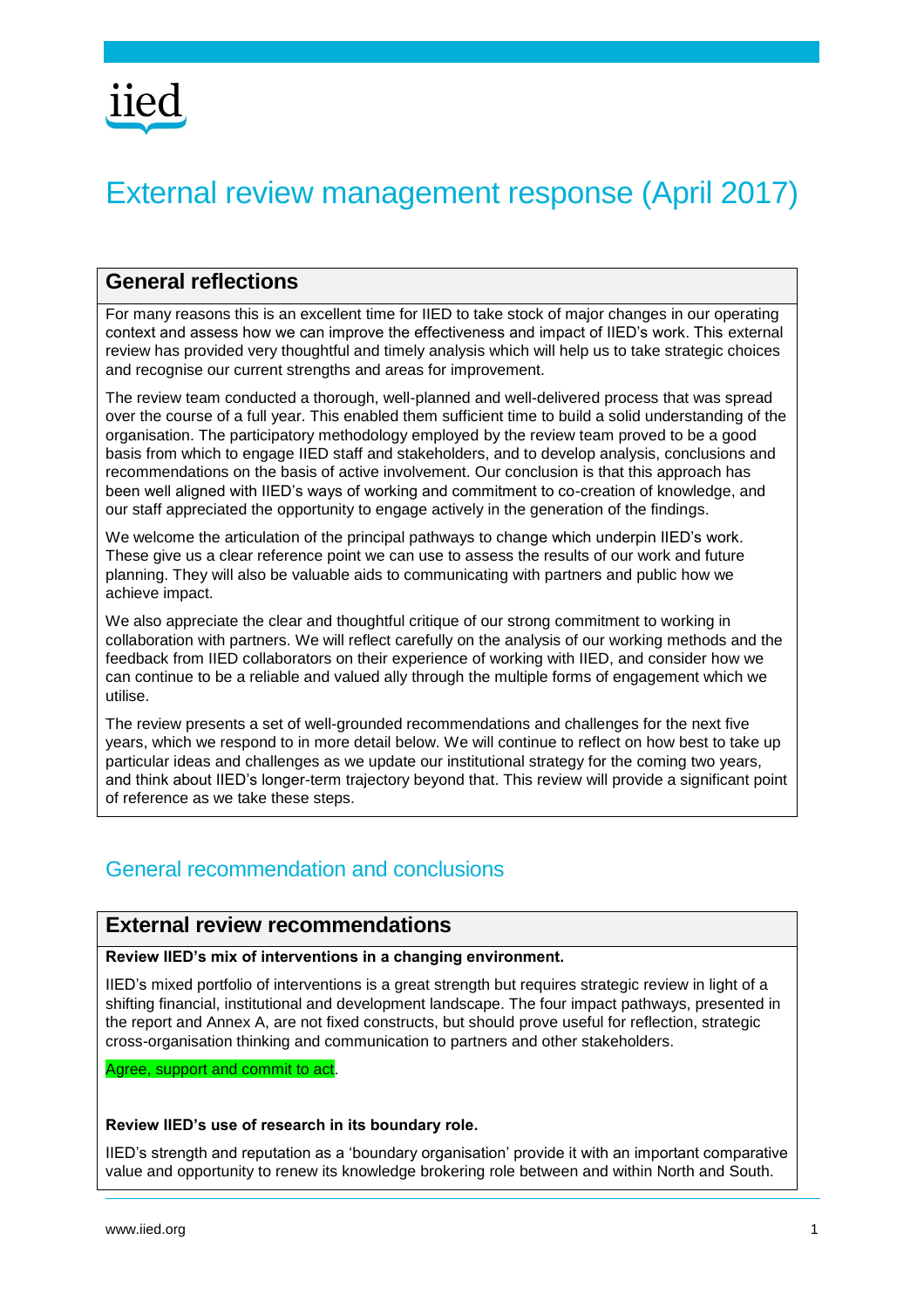An important aspect would be to focus on strategic partnerships that would enable Southern partners to become better at research policy and advocacy - or 'positive disruptive change' - within their own contexts as well as globally.

Agree, support and commit to act

#### **Review and resolve trade-offs between grassroots impact and global/regional policy influence.**

The review elicited an apparent tension in donor expectations between their recognition of IIED's grassroots added value and their desire to see a higher profile for IIED in global platforms and in UK debates. This raises the question of where does its strategic contribution best lie and whether it can resolve these apparently divergent ambitions. There is a good case for engaging donors in a strategic discussion around this tension. For IIED's institutional funders and partners it will be important to understand fully the implications of emphasising one over the other.

Partially agree, discuss, and decide which action is appropriate.

#### **Review and resolve trade-offs between short-term incubator initiatives and long-term impact pathways.**

A related strategic dilemma surfaced during the review discussions. This centred on the relative added value of supporting many diverse incubator initiatives ('letting many flowers bloom') versus investing in fewer but more focussed and synergetic longer-term engagements. The latter strategy in particular would require more proactive linking and networking across different silos of work within IIED. This trade-off needs to be debated and resolved as IIED (re)defines its 'unique selling point' (USP).

Agree to discuss the implications of a possible trade-off between incubators and longer-term initiatives

# **IIED management response and actions**

IIED welcomes the perception in the review that we operate as a boundary organisation in the accepted sense of the term (a bridge between evidence generators and decision-makers - enabling their necessary separation and accountable to both). However, we do not always operate as such.

Depending on context we may strongly defend the necessity and practicality of evidence generators and decision-makers being one and the same. We believe that IIED's added value and distinct characteristics can be found in our varied and well established ways of working.

As recognised in the report, these ways of working are rather different from the usual expert-led model of similar type of institutions. On that basis, we only partially agree with recommendation 2.A because working at different levels from grassroots to global regional levels is what makes IIED unique and distinct from the ways of working of other think tanks.

We fully agree with recommendations 1.B, 1D.2, and 2B. We will address them as part of the strategy update process to sharpen up the explanation of ways of working, to ensure we use them more astutely, and to define our strategic focus more clearly:

We agree on the need to update our strategy to reflect the universal commitments under recent agreements (Paris, the SDGs, Addis Declaration for Financing for Development, the PACT from the World Humanitarian Summit and New Urban Agenda) as well as the challenging geopolitics, such as Brexit and Trump's election.

The four impact pathways will be useful in informing this thinking about how IIED can most effectively shore up ambition and amplify the voices of the poorest.

• We will continue to actively pursue different types of partnership, routinely assessing them for their qualities and strengths, and always with the intention to consolidate and favour those which prove themselves to be strategic. We will also do what we can to support our key partners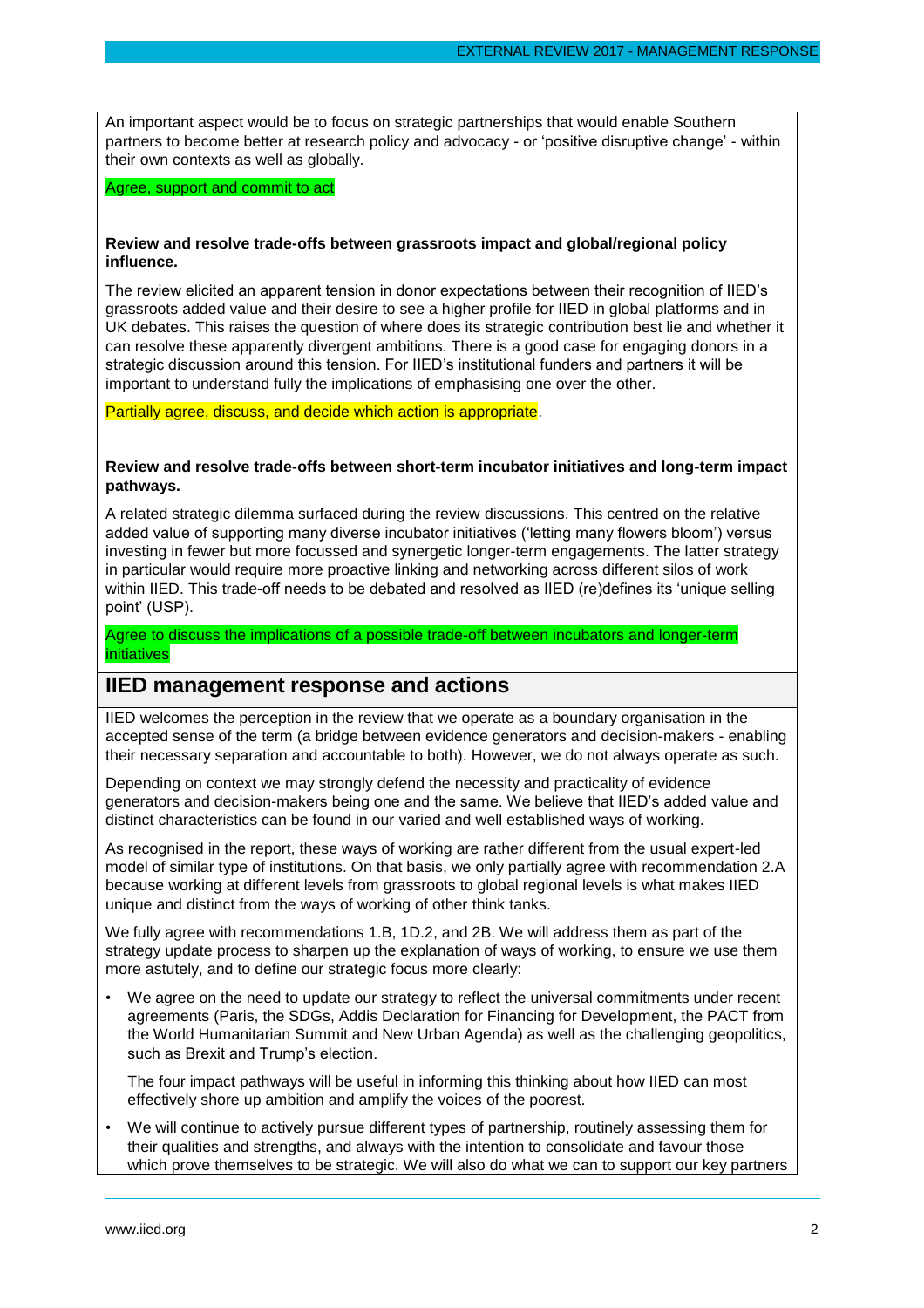in pursuing their strategies and operating effectively. In this we will be well guided by our partnership policy, which will be updated and published on our website by the end of 2017.

• We are keen to ensure that the range of initiatives we pursue evolves into fewer, bigger, longerterm engagements. However, this will not happen without continuing to support incubator initiatives – which are often needed to respond to new events and insights. We will endeavour to limit the number of incubator initiatives such that their collective impact does not diminish the chances for longer-term initiatives to emerge.

#### **Actions:**

- We anticipate that the next two years will entail substantial further changes in the environment and development landscape. Our efforts to track and engage with these shifts will intensify, so that potentially more profound changes in the focus and balance of our work can be developed. These will be captured in a new IIED strategy from 2019 onwards.
- IIED is deeply committed to supporting Southern partners in building their capacity to research effective solutions to development-environment challenges, and to build a rigorous evidence base and improve their skills in influencing for impact. Through the final two years of this strategy period, we will strengthen our approaches to growing the capabilities of our partners and to have a more deliberate strategy for institutional capacity building. We will explore our approach to strategic partnering at IIED's meeting with core funders in June 2017.
- The recommendation is that we engage our donors in a strategic discussion around the balance IIED has between its work to support grassroots action and global voice. Before IIED engages in this conversation with donors, an internal prior discussion is needed to understand the implication of different ways of working which privileges one level over another.

To this regard, it is worth noting that the 'pathways to change' suggest that both aspects are integral to IIED success. Hence the questions to be addressed are the following: *Does IIED have the balance right? How can this be tracked to ensure the balance remains appropriate? What level of consistency across IIED is needed?*

IIED undertakes to raise this at the Donor Dialogues in June 2017.

IIED's funding portfolio looks likely to change significantly in the near future. It may become more challenging for us to retain sufficient capacity to innovate and take risks with new ideas. This potential shift requires IIED to think more carefully about our assets, along the lines the external review team have set out, and to continue to use strategic funding to support exploratory initiatives. IIED commits to using the remaining two years of the current five-year strategy to develop a more synergetic approach to existing relations, applying this logic only in contexts where it makes strategic sense.

# Addressing gender

# **External review recommendation**

**Review progress in mainstreaming gender-sensitive research and policy advocacy across the teams.** A strategic decision has been made by IIED management to invest in gender training across the organisation. This needs to be monitored, including assessing how effectively teams have integrated gender into their intervention design and implementation. Moreover, gender impact indicators, analysis methods and interpretive frameworks need to be developed for IIED's future outcome and impact assessments.

Agree, support and commit to act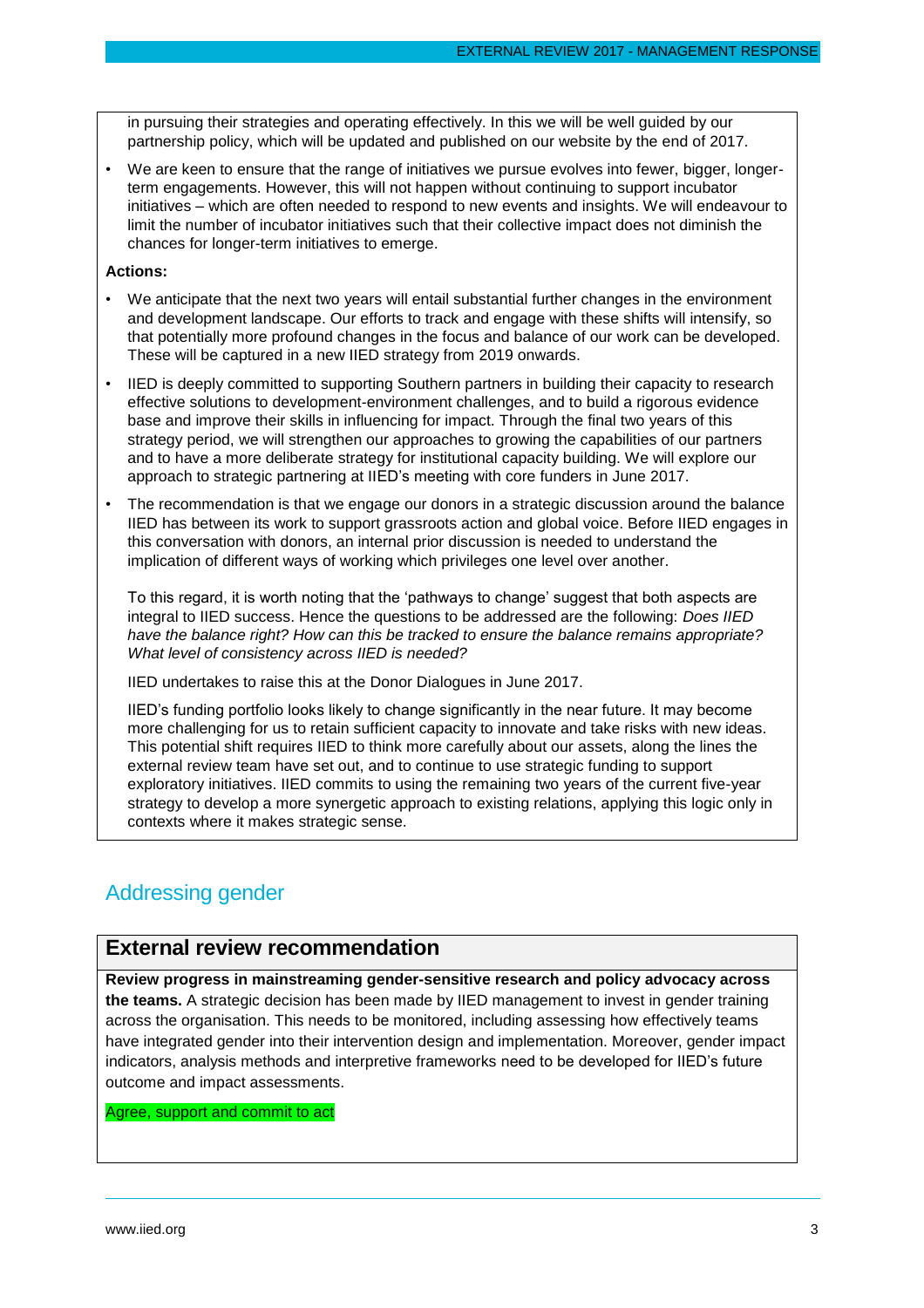### **IIED management response and actions**

Gender equality and gender equity are fundamental to achieving IIED's mission of building a fairer, more sustainable world using evidence, action and influence in partnership with others. Our investment in capacity development on understanding, assessing and working towards gender equality in our research is a key vehicle for integrating gender more strategically into our institutional ways of working. We agree with the need to monitor and assess institutional effectiveness in this process at the levels of both research design and implementation.

#### **Actions**

IIED's Strategy and Management Team will continue to prioritise a strong focus on gender issues in how the organisation operates and in the focus of our work. Our gender programme is coordinated through the cross-institutional Gender Equality Champions Network (GECN). The commitment to gender equality is reflected in the strategy update and in a separate gender strategy to deliver upon the promises made in IIED's gender manifesto in 2016.

A gender tracking system is currently under development which will allow us to monitor and assess: 1) our capacity to integrate gender in research, 2) the gender ambition of research proposals, and 3) the actual integration of gender in project implementation e.g. through gender analysis, specific gender-focused studies, and our partnerships related to research on gender.

Specific indicators have been developed and data will continue to be derived from a range of sources including the forthcoming enterprise resource planning system, customer relationship management system, the institutional results framework and results reporting system, the annual stakeholder survey, publications and communications data, and bespoke assessments related to capacity. We also envisage a follow-up gender audit towards the end of the strategy period to review progress. This will enable us to assess the progress made since 2015 on integrating gender fully into the heart of IIED's ways of working.

# Strategic communication

# **External review recommendation**

#### **Integrate policy research with communication for social change and innovation.**

There has been an encouraging growth in size and capacity of communications work in IIED. The external review surfaced and confirmed the crucial role of effective communications in IIED's intervention model, in its internal cross-organisational strategic positioning and in projecting externally its institutional profile and brand. The External review team recommends that IIED should redouble its efforts to build on its achievements in strategic communications during the review period.

#### Agree, support and commit to act

### **IIED management response and actions**

The emphasis on "strategic" communications made by the external review team is helpful. We are now in a position to move away from an 'output'-focused production model to a more outcomefocused one which supports our desire for strong, strategic communications that are well targeted and meet the needs of the audiences they are designed to serve. This means more strategic conversations about targeted outcomes at the start of a project or during the concept development. This supports a strong stakeholder analysis asserted by our theory of change. Our increased focus on monitoring, evaluation and leaning and the impact pathways put forward in the external review will help us further refine the communications strategies that would support each of these pathways. Also, our current work to improve concept development is encouraging this more nuanced conversation about strategic communications.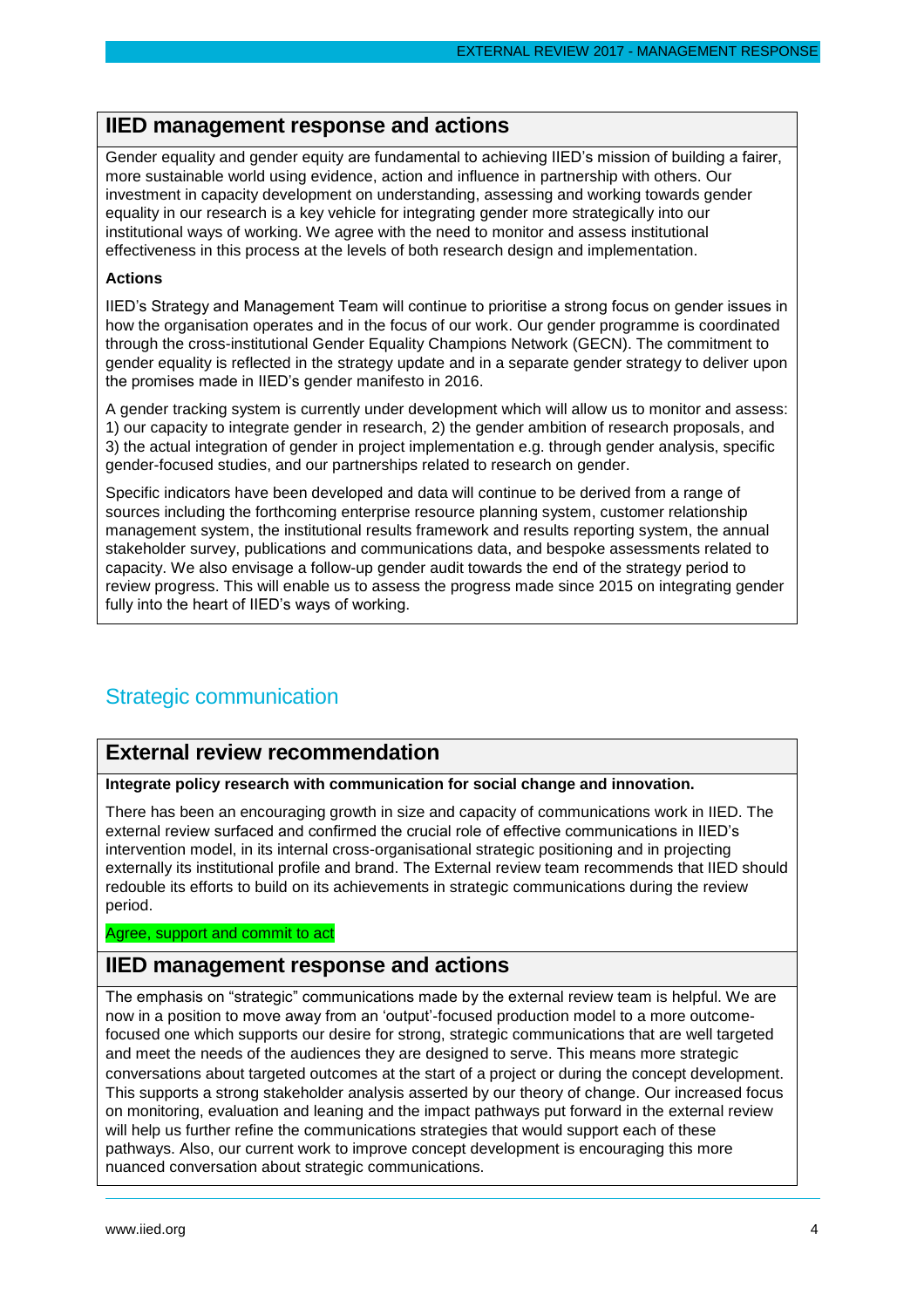#### **Actions**

We endorse the recommendation to redouble our efforts in strategic communications and, as demonstrated above, have already been taking more purposeful steps in this direction. Key approaches and mechanisms that we will employ to achieve this include:

- Working out ways to retain flexibility in how communications in projects are funded. By developing a strategic communications value for money statement we aim to provide donors with confidence at concept development stage, while retaining some flexibility in implementing the strategic communications activities during the project so that they are responsive and appropriate to the project findings.
- Building a strong institutional profile demonstrating leadership in our sector. This kind of strategic institutional communications is important but challenging to fund. We have identified good opportunities for different ways of leveraging cross-organisational strategic communications activities and are currently working on possible ways to ringfence core support for this work.
- Working across the organisation to build consistency and training in communications to allow a more strategic approach to concept development and implementation.
- Unpacking our funding model to allow time to prioritise good strategic communications work (networking, development of responsive outputs for particular audiences, working on more creative outputs, convening and engaging). This approach will have the added benefit of raising the profile of IIED staff and move us into a more strategic space.
- Agreeing a shared definition of what improved strategic communications means for the organisation and prioritising these efforts to further improve the strategic nature of our communications activity.

# Enhancing quality of IIED research

# **External review recommendation**

#### **Review IIED's use of research in its boundary role.**

IIED's strength and reputation as a boundary organisation provide it with an important comparative value and opportunity to renew its knowledge brokering role between and within North and South.

An essential aspect of this, for instance, would be to redouble its emphasis on setting and promoting quality standards and guidelines for rigorous and inclusive applied research.

#### Agree, actions already ongoing

# **IIED management response and actions**

We recognise that the quality of IIED's research is a fundamental asset: in terms of ensuring the credibility of the institute's advice and advocacy; providing global thought-leadership on sustainable development; enhancing the value IIED provides to projects and partnerships; and contributing to lasting impact. The knowledge and expertise of IIED's staff is an essential part of this, as is the process of collaboration that takes place within and across the research groups. The review recognises that there is already an emphasis on rigorous and inclusive research – and calls for this emphasis to be redoubled. We agree with this assessment – ensuring quality requires continuous reflection and action – and several activities contributing to this were already under way at the time of the review.

**Actions**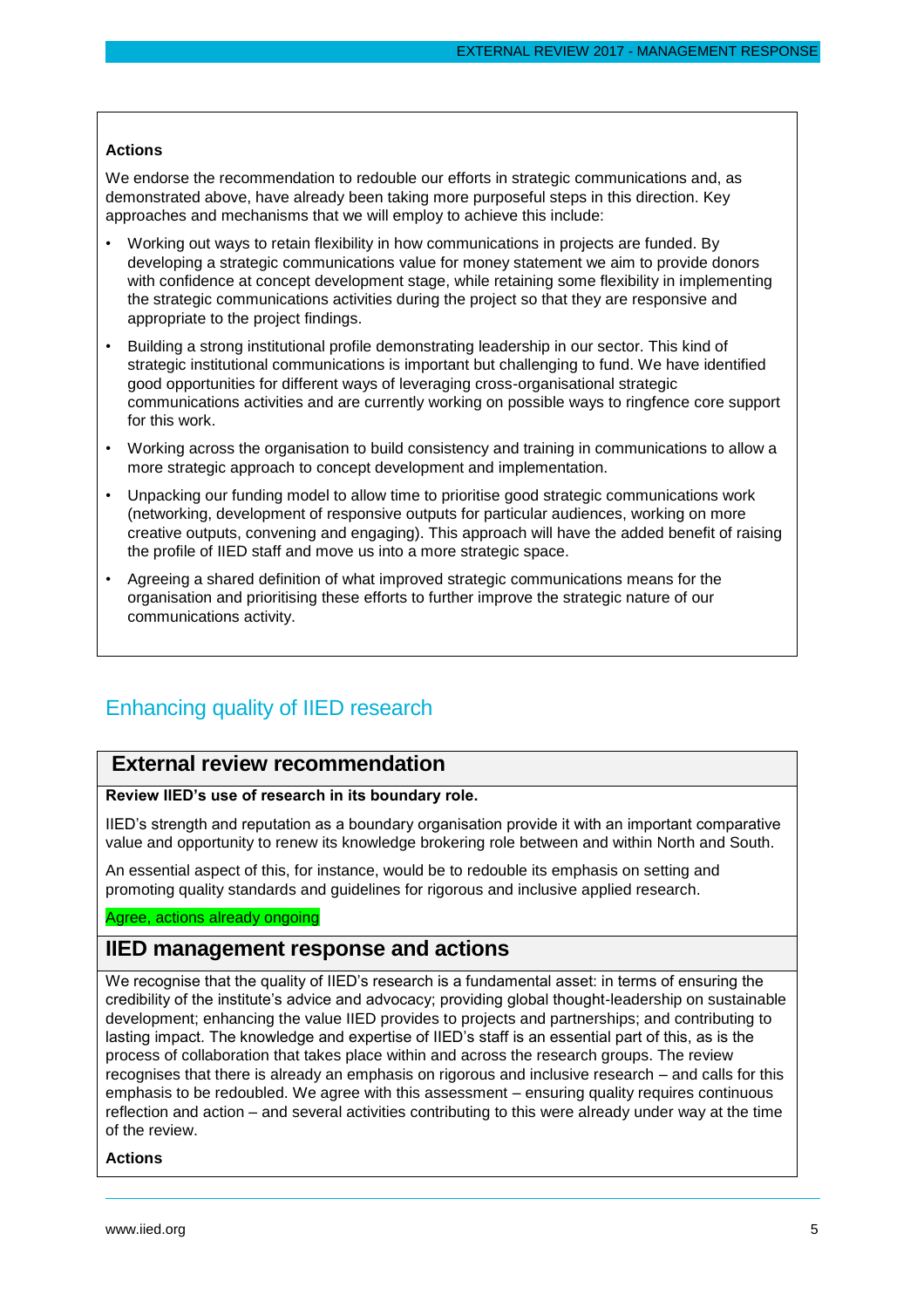The main mechanism for responding to this recommendation is the Research Strategy Team (RST). RST is one of IIED's three leadership teams, and has a mandate to "act as a high-level forum for issues affecting research strategy and performance across the Institute." The composition and role of RST were revised in 2016, and the team has been given a clear mandate and suitable resources.

RST recently oversaw the creation of a comprehensive research ethics review process (which will be launched in April 2017), which clearly sets out an ethos and approach for research ethics that has inclusion at its centre. In the coming months, RST will be reviewing current quality standards with a view to strengthening these in a way that recognises the different types of work that are undertaken. This will build on previous work (such as pamphlets on research quality, and work undertaken on 'better evidence' during the transition grant) in order to devise and implement appropriate frameworks for quality assurance.

# Monitoring, evaluation and learning

### **External review recommendations**

#### **Strengthen impact-level learning.**

IIED's recent direction of travel has been strongly influenced by the SDGs and the elevation of sustainability to a higher level of global commitment and collaboration. This puts IIED and its partners' shared agenda of environment and development centre stage. Within IIED, there is an operational focus on reporting outcome level changes in policy and practice while having ambitions at a much higher level of transformational change in local-to-global systems. Becoming better at impact-oriented M&E of its own portfolio will help IIED strengthen itself as a learning organisation, while strategically moving it to a more central role in the global SDGs impact learning agenda.

Agree, support and commit to act

#### **Move impact M&E to the centre of a learning organisation.**

There is an underpinning opportunity for higher level impact assessment to strengthen IIED as a learning organisation in which M&E has a more central role, working with impact pathways as dynamic theories of change to test, reflect and share within and across teams. This shift might also prompt a more systemic approach to cross-group sharing and synergy within an organisation that strives to be both effective and more than a sum of its parts.

Agree, support and commit to act

# **IIED management response and actions**

We see an increased focus on monitoring, evaluation and learning (MEL) as an opportunity to improve our understanding of the impacts of research, as well as effective policies and practice for sustainable development. Hence we agree with the reviewers' challenge to move beyond a focus on assessing our effectiveness in terms of changes in policies and practice towards a more ambitious assessment of changes in local-to-global systems.

For this reason, we think it is important to make a shift from the biased question*: are we making a difference?* to more humble and searching questions, such as: *what is making a difference? what has changed, for whom, under what circumstances, how and wh*y*?* This shift will entail an even stronger focus on systemic impact MEL, which will enable us to be considered a hub for South-South and South-North discourse.

We will use this approach to assess not only IIED's contribution to social and environmental change, but also to generate valuable evidence for influencing the development of effective